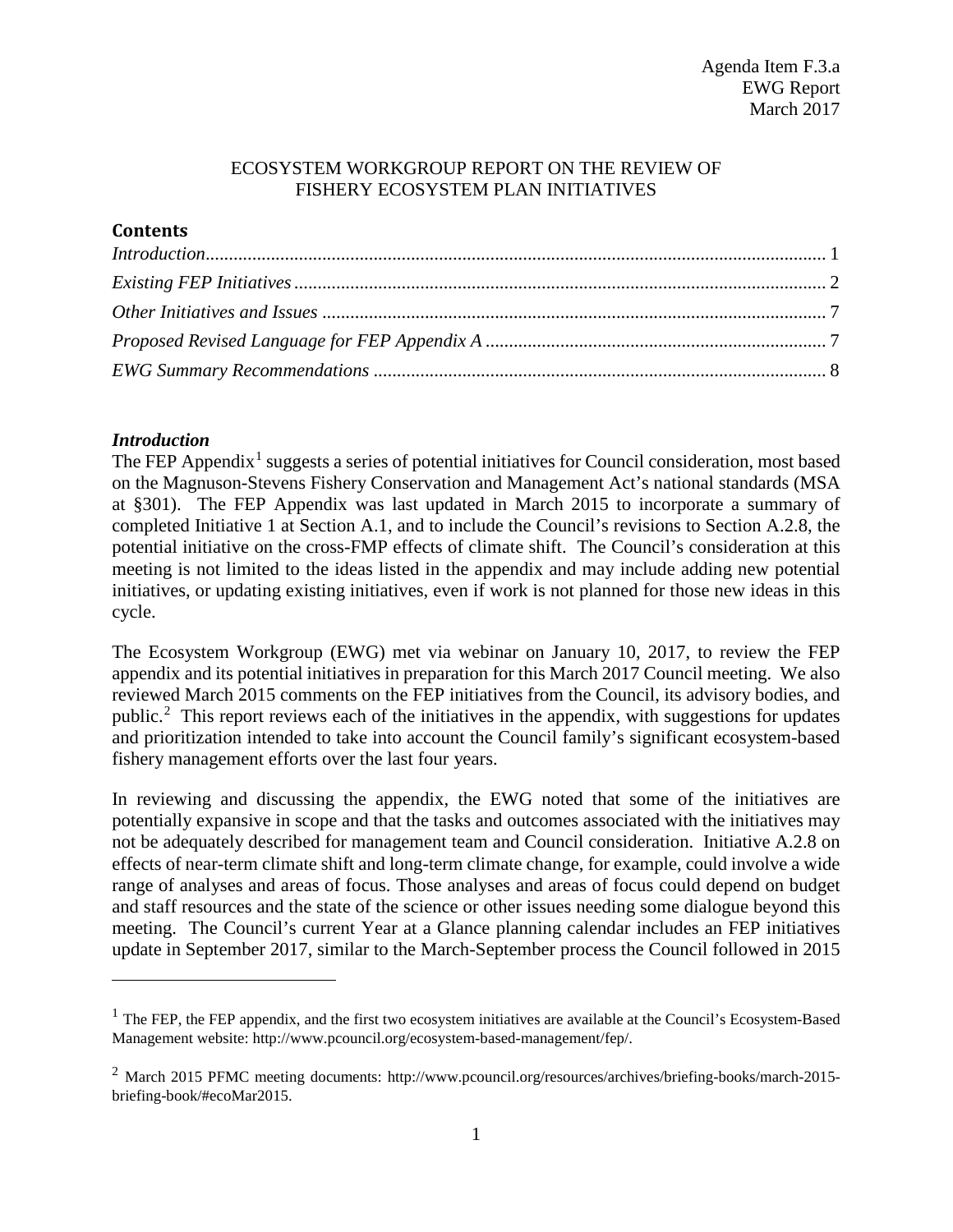for Initiative 2 (Coordinated Ecosystem Indicator Review). If the Council provides preliminary guidance on its preferred third initiative at this March 2017 meeting, the EWG could then develop a more detailed background and process for that initiative over the coming spring and summer for Council consideration in September.

Section A.1 of the FEP's appendix provides brief summaries of the Council's completed ecosystem initiatives. Section A.2 of the appendix suggests future ecosystem initiatives the Council might consider for work across its FMPs. In this report, we comment on each of the potential initiatives in A.2., then recommend revisions to the appendix to update A.1 with a summary of the Council's recently completed FEP Initiative 2, the coordinated review of ecosystem indicators in the NOAA Fisheries Science Centers' annual California Current Ecosystem Status Report. As discussed in more detail below, the initiatives that we believe are most ready for near-term consideration by the Council are:

- A combined initiative on the socio-economic effects of fisheries management practices on fishing communities (A.2.7) and on human recruitment to the fisheries (A.2.6); and
- An initiative on the effects of near-term climate shift and long-term climate change on our fish, fisheries, and fishing communities (A.2.8).

#### <span id="page-1-0"></span>*Existing FEP Initiatives*

*A.2.1 Initiative on the Potential Long-Term Effects of Council Harvest Policies on Age- and Size-Distribution in Managed Stocks.* 

Both the Ecosystem Advisory Subpanel (EAS) and Scientific and Statistical Committee (SSC) favored this initiative in their March 2015 reports. This initiative would be science-intensive, but could provide the Council and the public with a more clear long-term view of the status of our managed stocks and their roles within our ecosystem. This topic may become more relevant to Council practices as climate-related stresses increasingly affect our managed stocks. Consideration of this issue may be more of a multi-year scientific project than a near-term initiative, although an initiative process could spur scientific collaboration on the issue.

#### *A.2.2 Bio-Geographic Region Identification and Assessment Initiative.*

The FEP at Section 3.1.2 discusses three major bio-geographic regions within the California Current Ecosystem (CCE): a northern sub-region from Vancouver Island to the transition zone between Cape Blanco and Cape Mendocino; a central sub-region from that transition zone to Point Conception; and a southern sub-region from Point Conception to the central Baja Peninsula. The purpose of this potential initiative, as written, was to provide the Council with information in support of finer scale fisheries management actions or aid in determining whether and where those might be appropriate. The EWG is uncertain whether there is adequate scientific information to support the original vision for this initiative, but we are interested in better describing and defining sub-regions within the CCE, where possible. This initiative has the potential to help us better identify some of the more data-poor areas of our coast, which could help direct future scientific work in those areas. We are also interested in potentially nesting some of the ideas in this initiative under the climate shift initiative to ask whether and how interannual, interdecadal, and long-term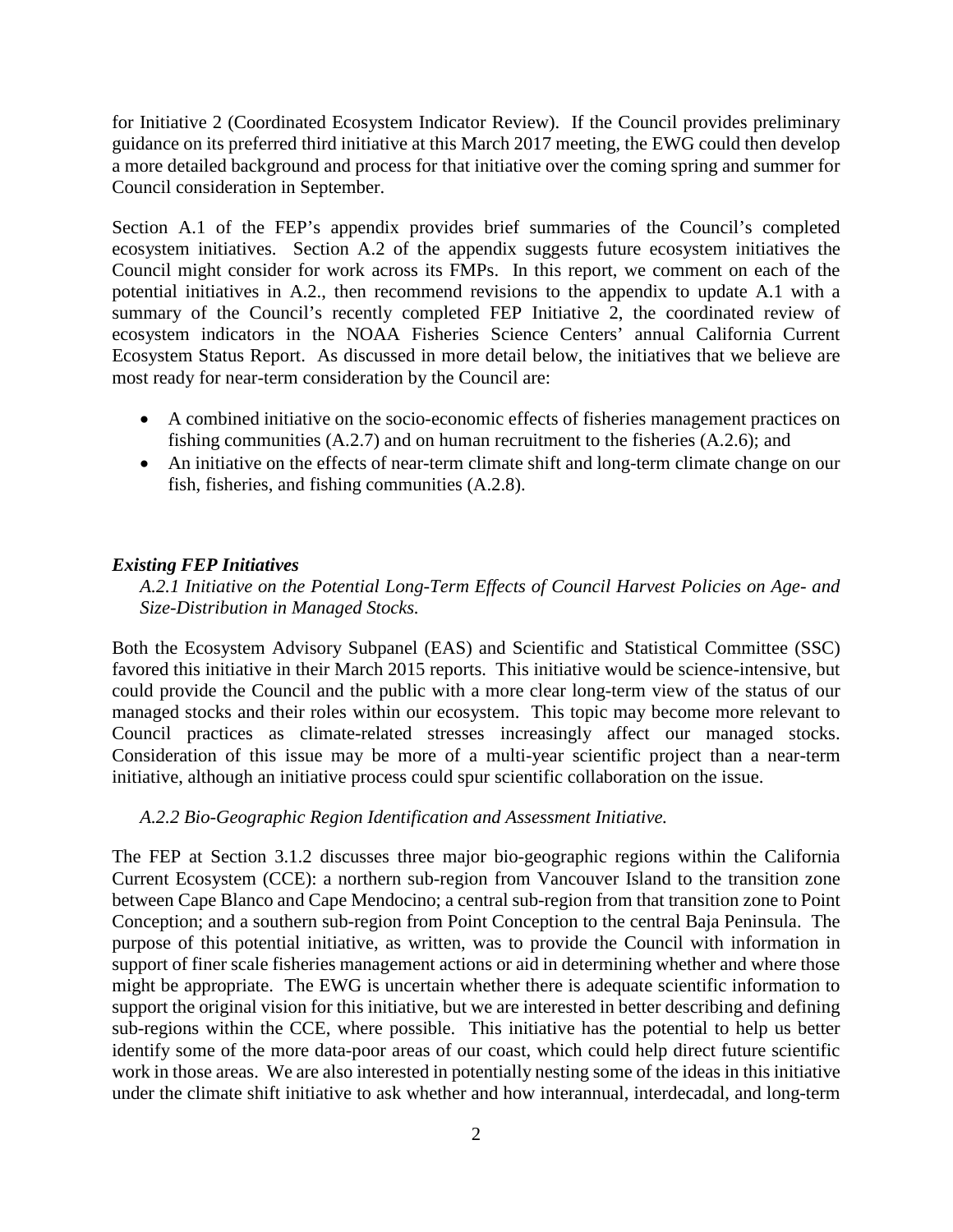climate shifts and change might have differing effects on our ecosystem's different biogeographic regions.

# *A.2.3 Cross-FMP Bycatch and Catch Monitoring Policy Initiative*.

Historically, there has been limited support from the Council's advisory bodies for addressing bycatch in a cross-FMP fashion, usually because the combinations of target species, gear, fishing seasons, data collection processes and other factors that lead to identification of more or less bycatch in a fishery tend to be quite fishery-specific. However, the EWG notes that NMFS recently finalized a rule that, among other things, requires that each FMP clearly describe the standardized reporting methodologies used for the fisheries managed under the FMP (82 FR 6317, January 19, 2017, effective March 21, 2017).<sup>[3](#page-2-0)</sup> In April 2016, the Council received a briefing on the agency's new National Bycatch Strategy, which is implemented in part through this rule (Agenda Item C.2., April 2016). The Council may wish to consider an initiative to address the standardized reporting methodologies requirement simultaneously for all four FMPs through a comprehensive ecosystembased amendment process.

# *A.2.4 Cross-FMP Essential Fish Habitat (EFH) Initiative.*

In its March 2015 report on FEP initiatives, the Habitat Committee (HC) had suggested narrowing initiative A.2.4., the Cross-FMP Essential Fish Habitat (EFH) Initiative, to just address: 1) EFH products common to all FMPs, such as looking at non-fishing threats to habitat across FMPs, and 2) connect existing databases and expand habitat tool development to help streamline EFH reviews. The EWG understands that the HC and its member agencies have been working on these very issues, incorporating ecosystem-level considerations into their EFH update work. Growing out of that HC work, the NOAA Fisheries Science Centers are developing a document on nonfishing threats to EFH that is intended to update the existing Appendix D to the Groundfish FMP, **NON-FISHING EFFECTS ON WEST COAST GROUNDFISH ESSENTIAL FISH HABITAT AND RECOMMENDED** *CONSERVATION MEASURES*, with an expanded and cross-FMP look at the effects of non-fishing activities on multiple Council-managed species. We anticipate referencing this forthcoming cross-FMP document during the FEP update scheduled for 2018 and beyond. We also anticipate referencing the final draft of the *FISHERY SPECIFIC HABITAT OBJECTIVES – WEST COAST PILOT REPORT*, which is intended to help prioritize habitat conservation actions across multiple species and which was presented as Supplemental Informational Report 5 at the Council's November 2016 meeting.[4](#page-2-1)

NOAA Fisheries' EBFM Roadmap<sup>[5](#page-2-2)</sup> states that the agency will support Council activities to consider EFH at a system level by 1) updating EFH information in FMPs or FEPs, 2) identifying habitat areas of particular concern that are known to support important ecological functions for

 $\overline{a}$ 

<span id="page-2-0"></span><sup>3</sup> 82 FR 6317: https://www.gpo.gov/fdsys/pkg/FR-2017-01-19/pdf/2017-00405.pdf 82 FR 9690: https://www.gpo.gov/fdsys/pkg/FR-2017-02-08/pdf/2017-02592.pdf

<span id="page-2-1"></span><sup>4</sup> http://www.pcouncil.org/resources/archives/briefing-books/november-2016-briefing-book/#genNov2016

<span id="page-2-2"></span><sup>5</sup> https://www.st.nmfs.noaa.gov/ecosystems/ebfm/creating-an-ebfm-management-policy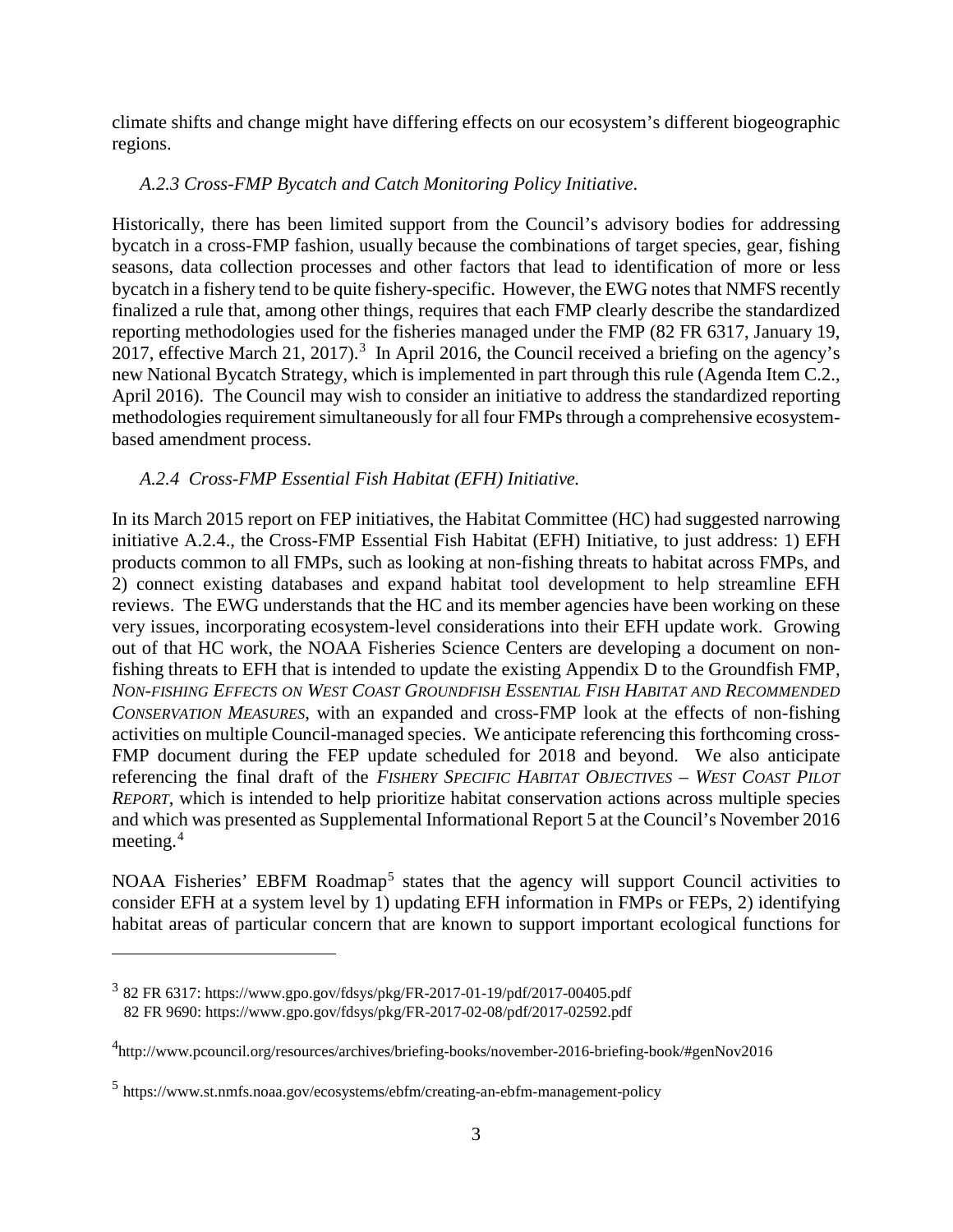multiple species or species groups or may be especially vulnerable or provide essential functions in a changing climate, and 3) establishing habitat conservation objectives for those areas and indicators to measure progress in achieving those objectives. As NOAA Fisheries implements the EBFM Roadmap, the EWG suggests that the agency consider whether our Council has already completed the activities recommended in the Roadmap for EFH. We recommend retaining initiative A.2.4. in the appendix for now, but reviewing it in light of the Council's accomplishments to date as part of the Council's larger FEP review and update for 2018 and beyond.

#### *A.2.5 Cross-FMP Safety Initiative*.

There has been little past support from the Council's advisory bodies for addressing fishery safety issues across Council-managed fisheries. The Dungeness crab fishery, which is not a Councilmanaged fishery, is usually considered the West Coast's most dangerous commercial fishery. However, the directed commercial non-tribal Pacific halibut fishery is still managed as a derby fishery, and several recreational fisheries occur in short, intense seasons. Should the Council wish to look further into reviewing safety concerns across its fisheries, a recent NOAA Technical Memorandum provides guidance on implementing the Magnuson-Stevens Act's National Standard 10: *Guidance on Fishing Vessel Risk Assessments and Accounting for Safety at Sea in Fishery Management Design* (Lambert et al. 2015).[6](#page-3-0)

*A.2.6 Human Recruitment to the Fisheries Initiative* **and** *A.2.7 Cross-FMP Socio-Economic Effects of Fisheries Management Initiative.*

The EWG is interested in advancing analyses of Council-related socio-economic issues and, based on some of the March 2015 advisory body comments, suggests combining these two initiatives for a cross-FMP look at coastwide fishing communities. CCE fisheries support, to varying degrees, the economies and social fabric of at least 125 communities in California, Oregon and Washington. As fish populations and the ecosystems that sustain them are altered in response to climate change, there are potentially profound consequences for the fisheries and the communities that they support.

The MSA's National Standards 4 and 8 require accounting for the importance of fishery resources to fishing communities, minimizing adverse economic impacts on such communities, and giving proper consideration to residents of all affected states when the Council deliberates on conservation and management measures. A cross-FMP look at both the ages of participants and the flexibility of movement between fleets could give the Council better information about the long-term viability of West Coast fleets. Council attention to long-term human recruitment to West Coast fisheries could help fishery participants and fishing communities better prepare for the future of the fishery itself. The Council itself may or may not operate at appropriate policy levels for some changes that would facilitate the entry of younger fishery professionals into the fleet; however, the Council process provides a multi-port venue for idea-sharing. For example, the Council could not require individual ports to create fishery license banking systems to lease permits to new fishery participants, but the Council could ensure that the licensing programs it

 $\overline{a}$ 

<span id="page-3-0"></span> $6$  http://www.nmfs.noaa.gov/sfa/publications/technical-memos/nmfs osf tm2.pdf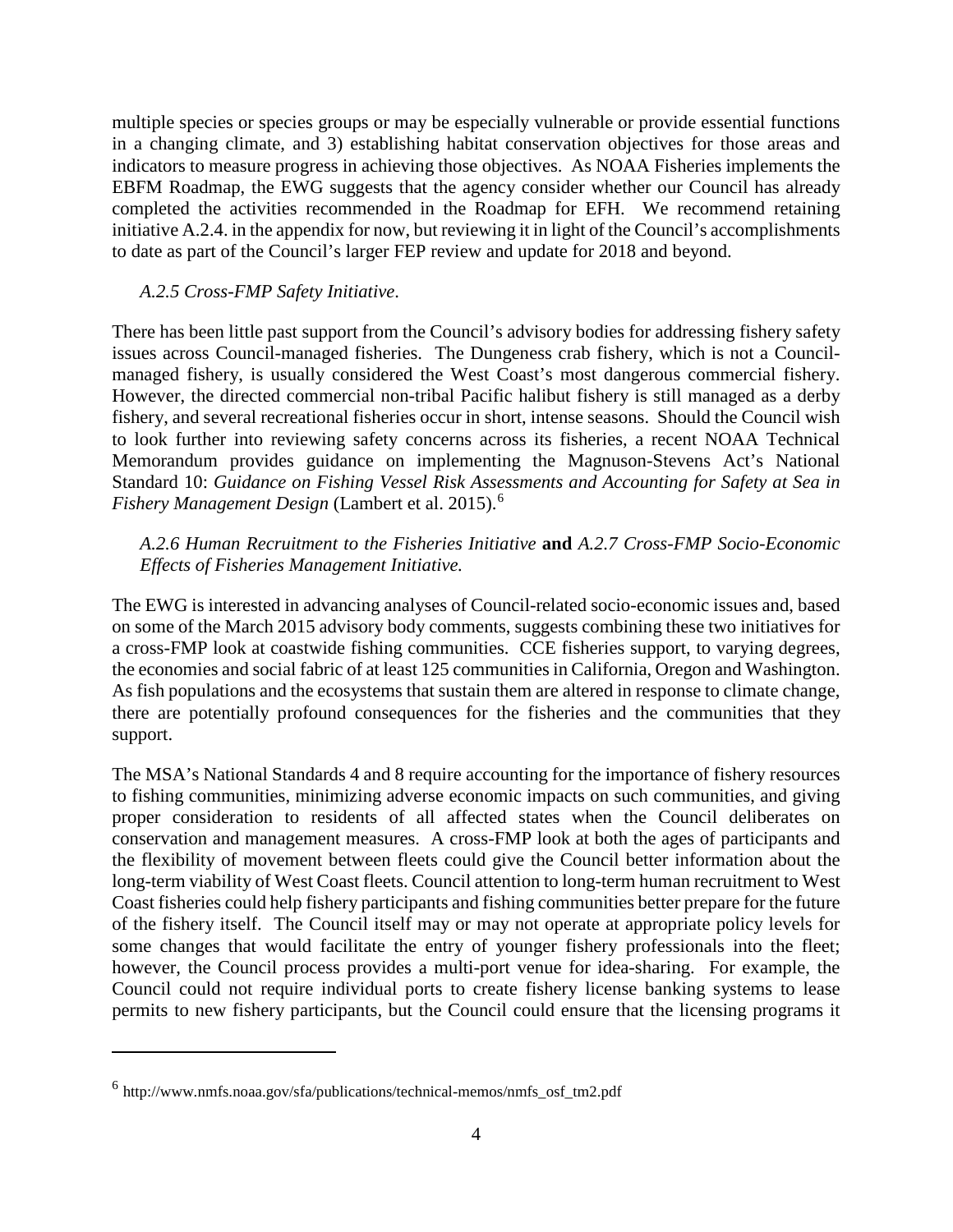develops allow for the possibility of such programs to exist. Background work for developing this initiative would require an analysis of available demographic data on participants in Councilmanaged fisheries and research into nationwide programs for supporting new fishery entrants.

A combined initiative would also look at the information the Council needs to better understand how communities may be affected by management actions across the FMPs. It would investigate the seasonality of fishing operations, temporal-spatial landings compositions, vessel displacement and mobility, and operational tradeoffs when management decisions made under different FMPs affect the same communities. It should also look at the history of West Coast fishery disaster declarations for whether future fishery management decisions can mitigate against potential disasters. Beyond assessing the economic effects of cross-FMP Council management programs, this initiative would also develop a framework for a cross-FMP social impact assessment of those programs. Ultimately, more and better information about the particular socio-economic challenges faced by fishing communities can help the Council to understand the cross-FMP effects their actions have on those communities. We would appreciate hearing comments from the Council's advisory bodies and the public on whether they would be interested in the Council embarking on an initiative focused on socio-economic issues, and if they have suggestions for the scope of such an initiative. If the Council is uninterested in pursuing an initiative focused on socio-economic issues at this time, we recommend retaining both initiatives A.2.6 and A.2.7 until they can be reviewed as part of the Council's larger FEP review and update for 2018 and beyond.

#### *A.2.8 Cross-FMP Effects of Climate Shift Initiative*.

 $\overline{a}$ 

The CCE is subject to inter-annual and inter-decadal climate variability affecting seasonal and long-term stock productivity and stock distribution. Under this initiative, the Council would assess and articulate its questions about the longer term effects of climate change on its managed species, so as to better direct efforts to provide management relevant science. The approach would be to focus on combined, long term effects of changes on multiple species across management plans. The EWG is interested in moving forward with this issue, but recognizes the need to keep the scope of the initiative within the Council's mandates and authorities. The states, tribes, and members of the public that participate in the Council process have climate information needs and interests beyond the effects of climate on fish stocks, fisheries, and fishing communities. While the Council does not have the time, funds, or authority to serve as an ocean issues coordinating body for the CCE, the Council process does facilitate interactions between people and entities with varied ocean interests and the Council process supports important discussions and other work on the effects of non-fishing activities on living marine resources. We are also interested in pursuing the concept that we discussed in our September 2015 report for agenda item D.1.a, looking at the combination of: physical effects of shifting climate on coastal communities, the effects of a changing ocean environment on Council-managed species, and the economic effects of climate shift on communities that depend on those resources that may be affected by the changing environment.[7](#page-4-0)

<span id="page-4-0"></span><sup>7</sup> http://www.pcouncil.org/resources/archives/briefing-books/september-2015-briefing-book/#ecosysSept2015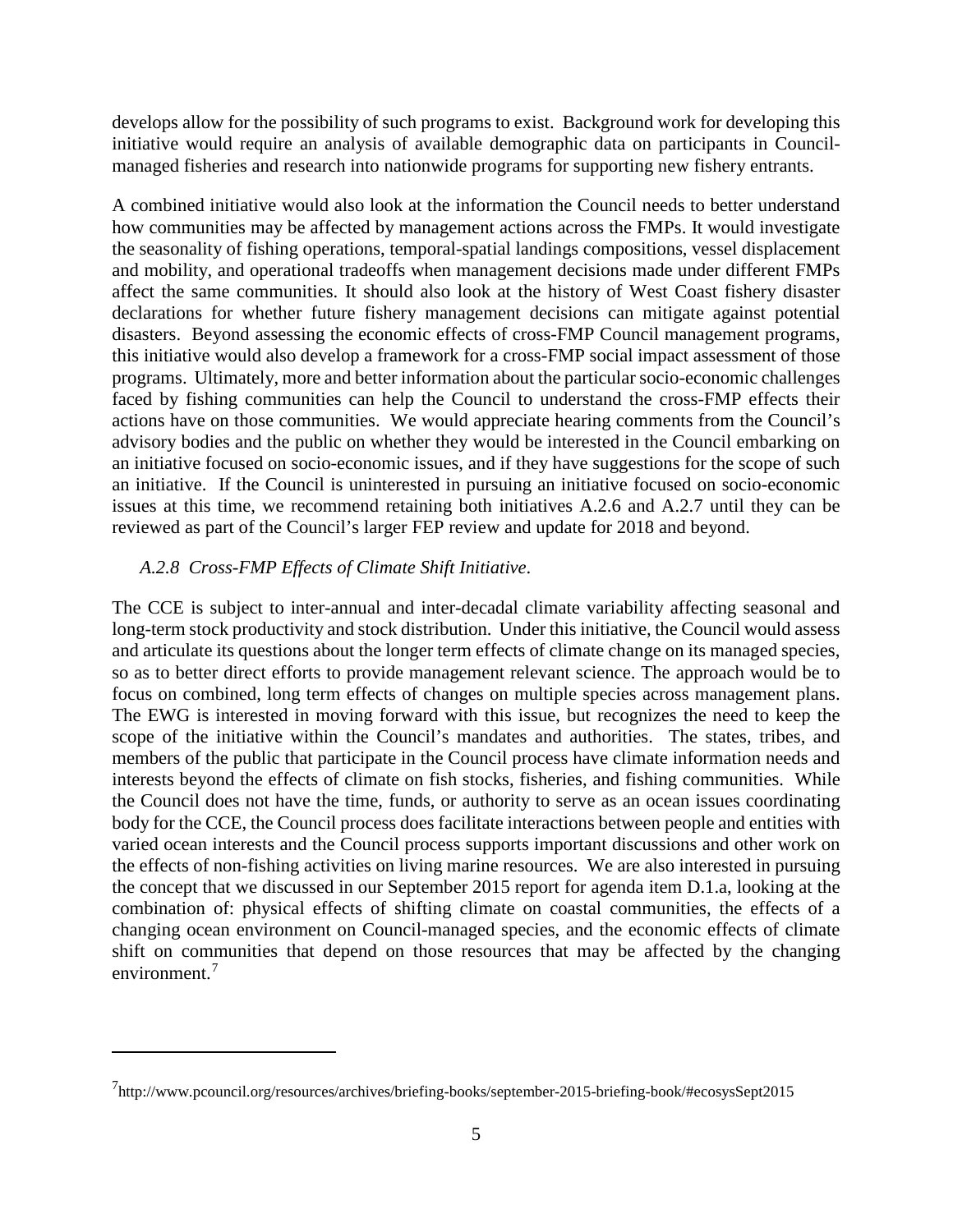Several of the Council's advisory bodies expressed support for this initiative in March 2015. New science and science planning has occurred since that time, some spurred by Council discussion of and direction on FEP Initiative 2 (Coordinated Ecosystem Indicator Review Initiative). In November 2016, the NOAA Fisheries Northwest and Southwest Fisheries Science Centers released their Western Regional Action Plan to implement NOAA Fisheries' Climate Science Strategy.<sup>[8](#page-5-0)</sup> At this March 2017 meeting, the Council will hear an update on the pilot project to review the effects of the physical environment on sablefish productivity through a management strategy evaluation. NOAA Fisheries also plans to release the results of its climate vulnerability analysis for West Coast marine fish stocks in fall 2017, which should provide the Council and the public with some guidance on which species are likely to be most affected by long-term climate change. The results of that analysis may help the Council, its advisory bodies, and the public consider whether there are particular fish stocks that should be subject to management strategy evaluations to analyze the potential long-term effects of both climate and harvest policies on those fish stocks' age and size distribution. Those stocks that are potentially most vulnerable to the effects of climate change could or should be given highest priority for a management strategy evaluation. These plans and other recent work should help the Council and the public think about how and whether climate information can better support fisheries management decision-making.

#### *A.2.9 Indicators for Analyses of Council Actions Initiative.*

This initiative is based on management decision analyses required under the National Environmental Policy Act. This Initiative would evaluate how indicators and Integrated Ecosystem Assessment (IEA) products could be incorporated into the regularly conducted analyses and reviews of Council actions required under the National Environmental Policy Act and other laws. FEP Initiative 2 was similarly focused, but more limited to the contents of the annual Ecosystem Status Report and related analyses. Indicators are meant to track social, ecological, and economic aspects of the CCE over time and may be relevant in the weighing of alternatives for Council decisions. One of the lessons learned through Initiative 2 was that progress in the use of indicators for management would require continued and regular interaction of IEA contributors with the Council and its advisory bodies. Short of taking up this initiative this cycle, the Council could encourage analytical staff to look for opportunities to collaborate with IEA analysts and use IEA products in upcoming analyses. Examples of this collaboration already exist, such as with the use of the Atlantis model in the groundfish NEPA analysis, and the use of the NWFSC indicators in the review of the groundfish catch share program. We recommend keeping this potential initiative in the appendix, but do not suggest it as a priority for action at this time.

#### *A.2.10. Coordinated Ecosystem Indicator Review.*

 $\overline{a}$ 

The Council began investigating this initiative as FEP Initiative 2 in March 2015 and completed this initiative in 2016. This initiative was a review of the initiatives provided in the annual ecosystem report, new indicators under development, and potential indicators that could improve the usefulness of the annual ecosystem report to the Council in future decision-making. The EWG

<span id="page-5-0"></span><sup>8</sup> https://www.st.nmfs.noaa.gov/ecosystems/climate/rap/western-regional-action-plan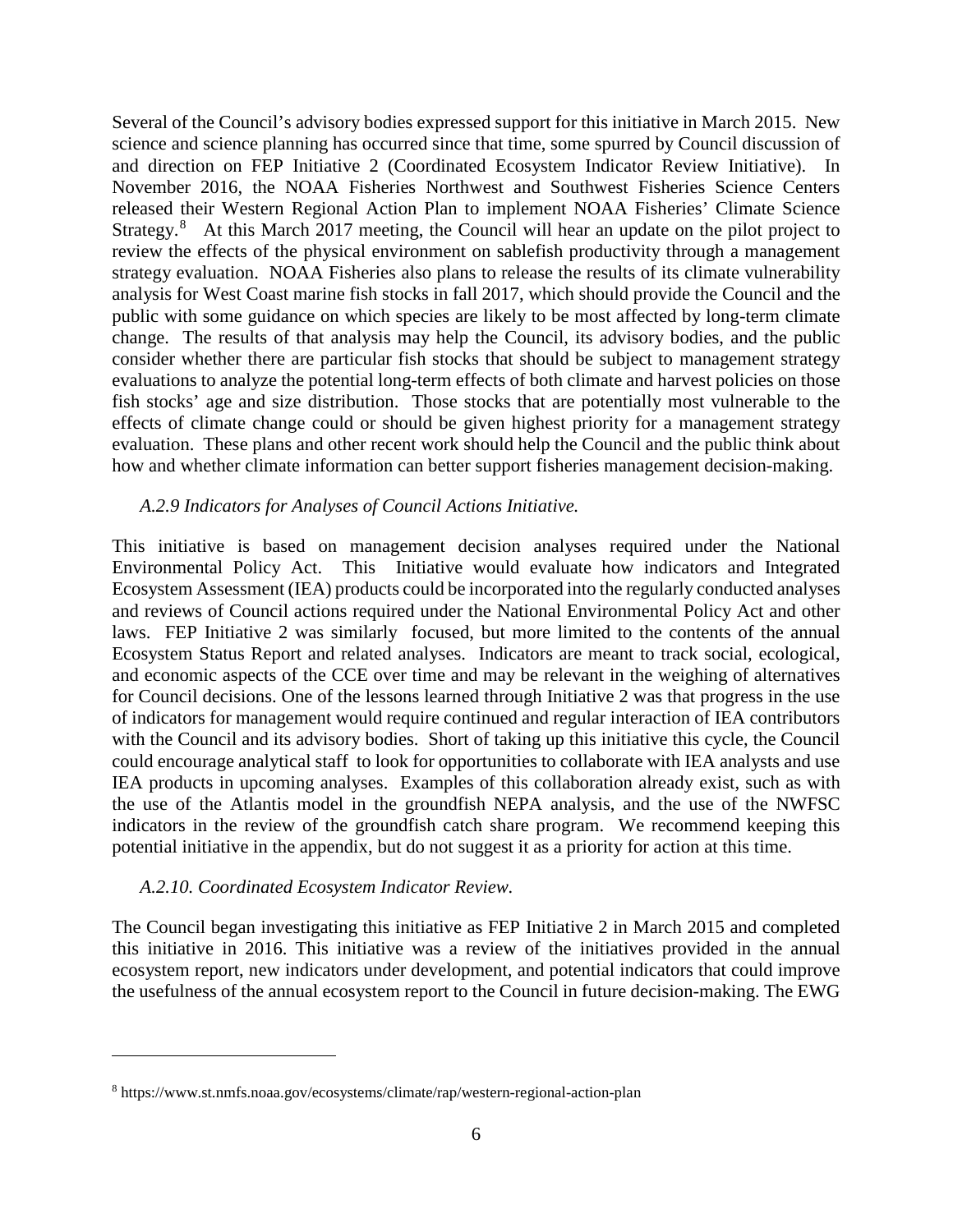recommends removing Section A.2.10. from the list of initiatives, and revising Section A.1. to include a new description of FEP Initiative 2, as shown below.

## <span id="page-6-0"></span>*Other Initiatives and Issues*

In the process of discussing the FEP initiatives, the EWG noted there was no initiative that specifically looks into food web connections across FMPs and between managed species and protected species. The EWG plans to discuss a potential food web initiative when it meets concurrent with the March 2017 Council meeting and may provide a more detailed initiative proposal in a supplementary report.

Finally, the EWG notes that, in addition to commenting on the initiatives in the FEP appendix in March 2015, the Council's Groundfish Management Team (GMT) suggested that the Council consider an ecosystem initiative to provide a "comprehensive analysis across the states of how unsorted species are currently tracked on fish tickets, how additional new sampling requirements would impact existing requirements and priorities, or how the coastwide sampling could best [be] coordinated." (Agenda Item E.2.b, Supplemental GMT Report, March 2015.) The GMT's proposed review and analysis would be useful to Council fishery management processes, but the EWG believes that it should likely be organized and coordinated through the Pacific Coast Fisheries Data Committee of the Pacific States Marine Fisheries Commission. That Committee consists of state, federal, and tribal agencies and professionals focused on the collection of fisherydependent statistics. We understand that discussions on this review are already underway.

#### <span id="page-6-1"></span>*Proposed Revised Language for FEP Appendix A*

\* \* \*

# **A.1 Completed FEP Initiatives [New Header Section]**

FEP Initiatives, or "ecosystem initiatives," are multi-species or multi-fisheries science and policy processes to help coordinate Council policies across its FMPs and improve our understanding and management of the CCE. It is a living list that will change as some initiatives are completed and as new potential initiatives are added. This Section A.1 describes completed FEP Initiatives. Potential future initiatives are described in Section A.2.

# **A.1.1 FEP Initiative 1, Protection for Unfished Forage Fish**

[text in this section unchanged]

# **A.1.2 FEP Initiative 2, Coordinated Ecosystem Indicator Review [New Section]**

FEP Initiative 2 was a Council-wide review of the annual California Current Ecosystem Status Report of the NOAA Fisheries Northwest and Southwest Fisheries Science Centers (Centers). Section 1.4 of the FEP asks that the Centers provide the Council, its advisory bodies, and the public with an annual report on the state of the CCE, with a focus on Council-managed species and fisheries, and their associated fishing communities. Under this initiative, the Council facilitated a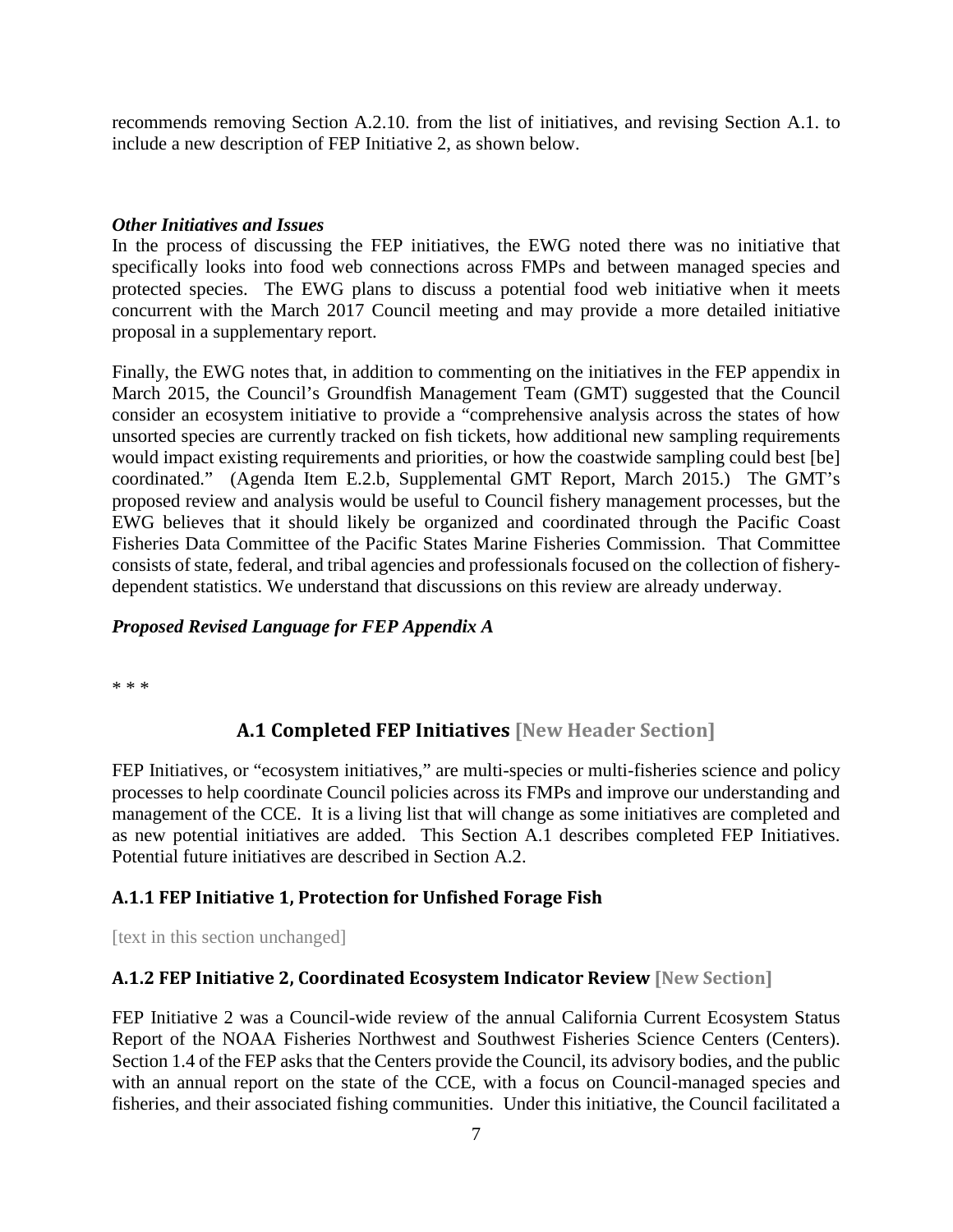year-long scoping process involving ecosystem scientists, fishery managers, and the public in a conversation about ecosystem science within the Council process.

The Council began FEP Initiative 2 in September 2015 and completed it in September 2016 as a suite of comments on and requests for information in the annual ecosystem status report. In its initial directions on this initiative, the Council tasked its Ecosystem Workgroup with coordinating a review of the ecosystem status report that would ask these questions:

- i. What can we reasonably expect to learn from or monitor with the existing indicators in the CCES Report?
- ii. How well do the existing indicators accomplish their intent? Are any redundant?
- iii. Are there alternate indicators (or information or analysis) that may perform better in context? Are there additional indicators that could help inform Council decisionmaking under each of its fishery management plans (FMPs) and consistent with the purpose of the FEP?

Through the 2015-16 winter, the Ecosystem Workgroup hosted a series of webinars to review and discuss the various sections within and scientific information behind the Centers' annual ecosystem status report. Through these public webinars, the Centers briefed listeners on: physical and oceanography indicators; biological indicators; human dimensions indicators; freshwater, estuarine and marine habitat indicators; and, risk assessments and applications of indicators to decision-making.

Through spring and summer 2016, the Council's advisory bodies and the public reviewed the annual ecosystem status report and discussed their needs and goals for future ecosystem status reports. At the Council's September 2016 meeting, the advisory bodies and the public provided the Council and the Centers with their comments on future directions for the annual ecosystem status report. Part of that direction for future reports included the suggestion that the Council and Centers consider new focal areas for future reports, so that the Centers could revise report contents over time rather than all at once. In March 2017, the Centers presented an updated and revised ecosystem status report, taking into account revisions and additions requested through this initiative process.

Although this initiative focused on the ecosystem status report, it generated discussions about a host of other science products and tools that might support future Council decision-making. The Council particularly asked that the Centers develop a pilot management strategy evaluation on the effects of changes in the physical environment on sablefish productivity. The Centers also presented the results of this sablefish-focused work in March 2017.

#### <span id="page-7-0"></span>*EWG Summary Recommendations*

The EWG recommends that the Council:

- Choose a preliminary preferred next initiative and provide the EWG with guidance on what process information and analyses the Council would like to see in September 2017 to get that initiative underway;
- Provide guidance on updating and revising the FEP appendix to: